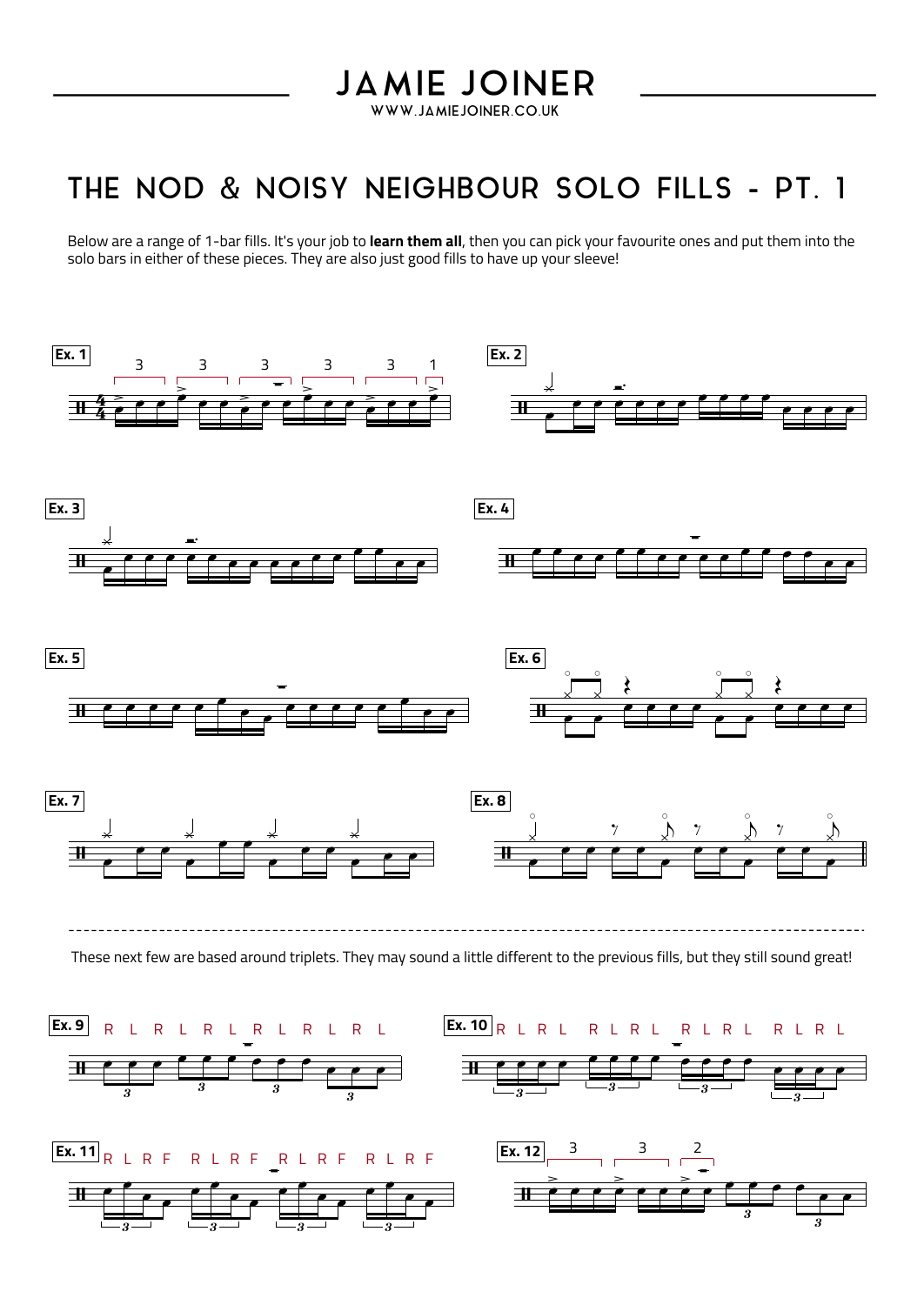#### **JAMIE JOINER** WWW.JAMIEJOINER.CO.UK

### THE NOD & NOISY NEIGHBOUR SOLO FILLS - PT. 2

Here is (roughly) what you can hear played on the track:

#### THE NOD



### **NOISY NEIGHBOUR**